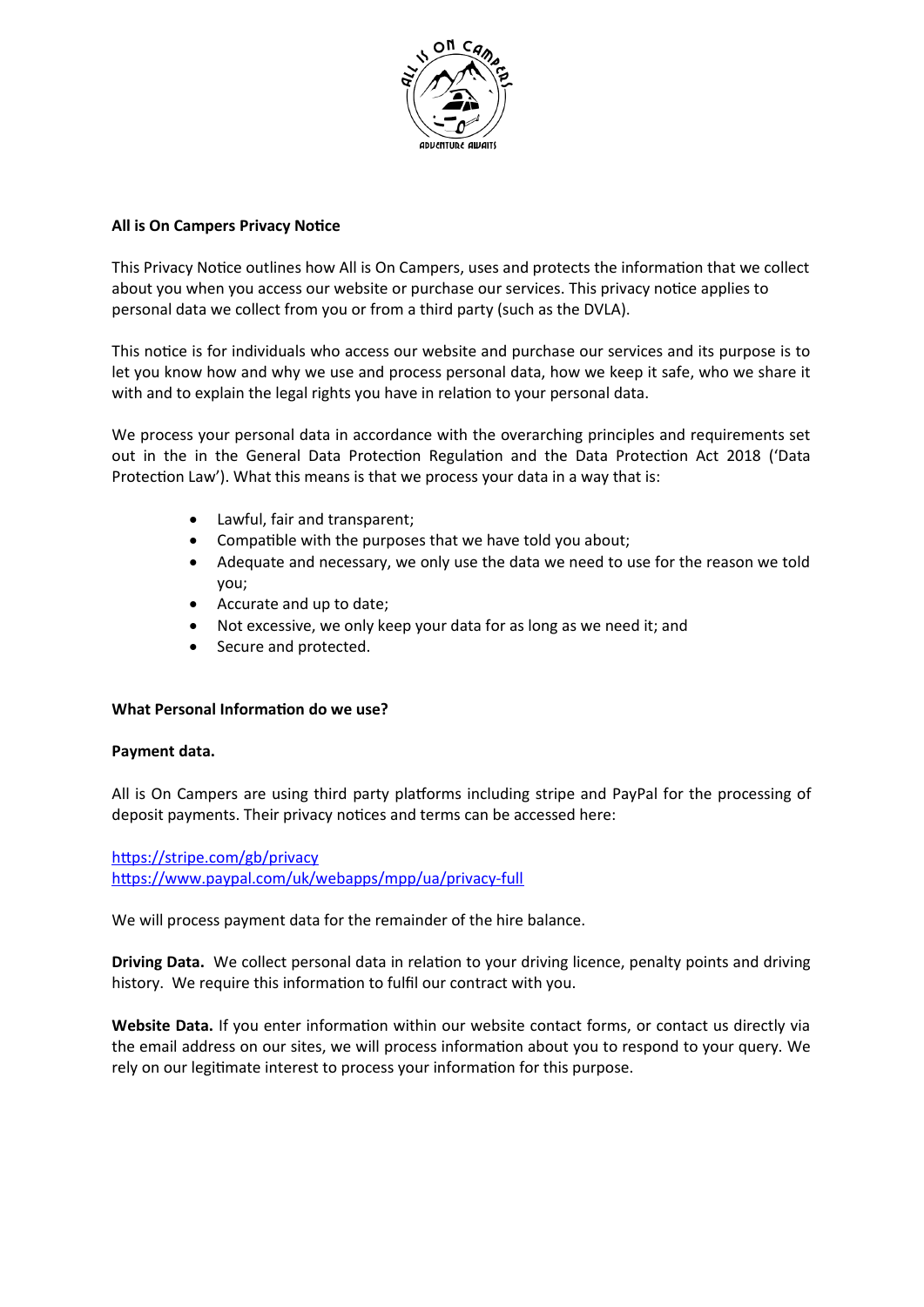When you access our site, we will automatically collect the following information:

- Technical information, including the Internet Protocol (IP) address used to connect your computer to the Internet, your login information, browser type and version, time zone setting, browser plug-in types and versions, operating system and platform;
- Information about your visit, including the full Uniform Resource Locators (URL), clickstream to, through and from our site (including date and time), page response times, download errors, length of visits to certain pages, page interaction information (such as scrolling, clicks and mouse-overs) and methods used to browse away from the page.

We also rely on our legitimate interest to process your information for this purpose.

**Cookies.** Our website uses cookies to distinguish you from other users of our website. This helps us to provide you with a good browsing experience and also allows us to improve our site. We also use cookies to measure the effectiveness of our advertising activities. Where we use cookies that are essential for the operation of our sites, we rely on our legitimate interest as our legal basis to process this information and we ask you to consent to our use of non-essential cookies.

**Marketing Data**. When you make an enquiry or purchase our services, we ask you to set your marketing preferences to confirm whether you consent to receiving marketing materials from us about similar products and services that we think will be of interest to you. You may instruct us to market to you by email or text and we will communicate with you in this way. Our basis under law for processing your personal data in this way is consent.

You may opt out of receiving promotional messages from us by following the instructions in those communications. If you opt out, we may still send you non-promotional messages, such as service emails about services you have purchased from us.

You may also send requests about your contact preferences and changes to your information including requests to opt-out of sharing your personal information with third parties by emailing info@allisoncampers.co.uk

**Data from Third Parties and Third Party Applications.** We use tools offered by third party services, such as Facebook and Twitter, to send data about actions users take on our site and to place our ads on other websites you may visit. These third party services may set cookies to provide measurement services to us about our advertising campaigns or to target ads. We also link to certain third party sites and applications, from our sites and use the personal information we get from these third parties, to help understand your needs and provide you with better service. Our basis under law for processing this data is legitimate interest.

Please note, that if you click on a link to another site or application from one of our sites, the third party website will impose its own terms and conditions and privacy policies on your activities on their site. We do not accept any responsibility or liability for these policies. Please check these policies before you submit any personal data to these websites.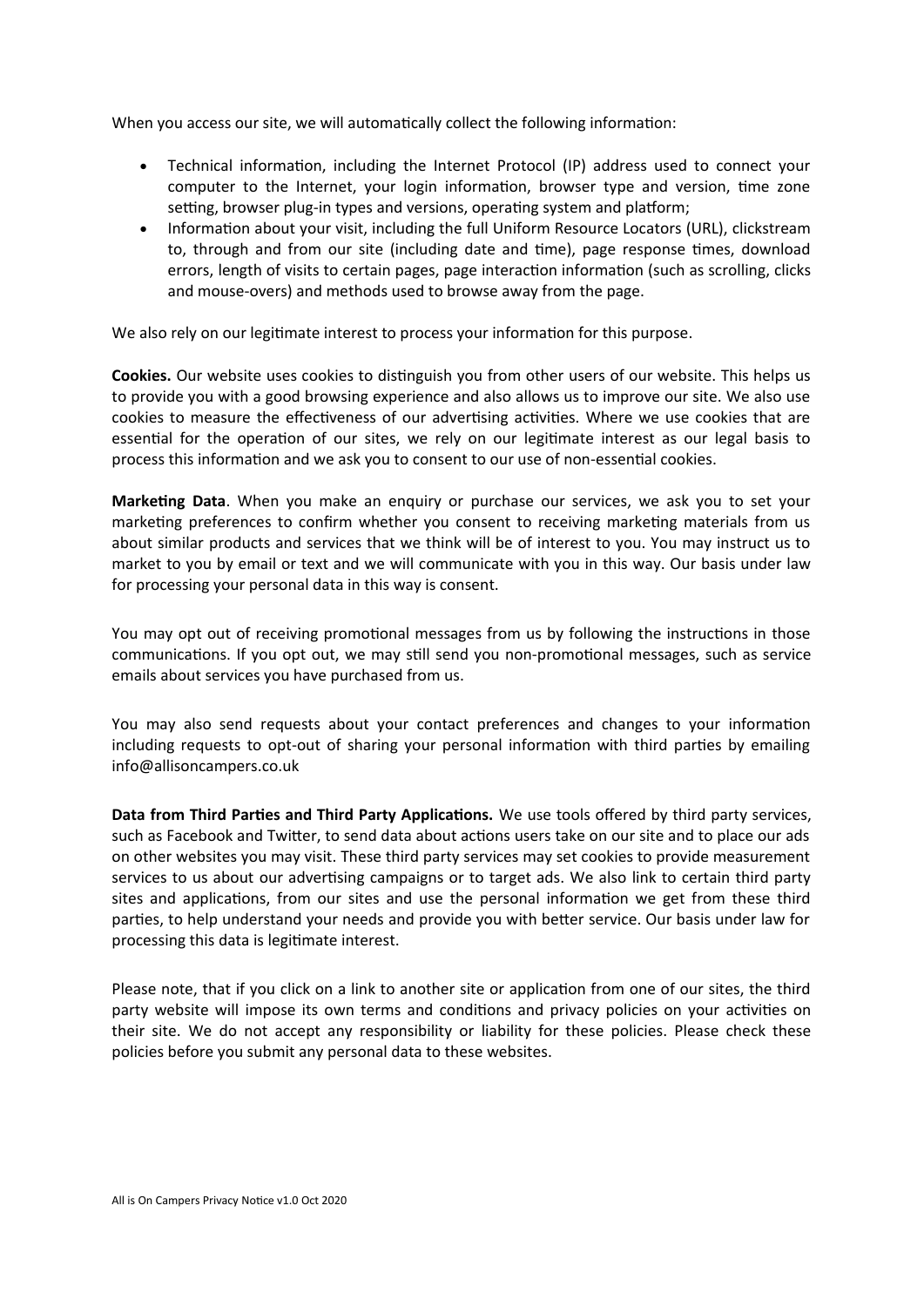### **Who do we share your Personal Information with?**

- Business partners, suppliers, payment providers and sub-contractors for the performance of any contract we enter into with them or you (such as our insurance provider). If third parties process data on our behalf, they won't use your personal information for their own purposes and we only permit them to use it in accordance with our instructions and the law;
- Prospective sellers or buyers of our business or assets in the event we sell, buy or merge our business and assets; and
- Relevant authorities or regulators, where we have a duty to comply with any legal obligation.

### **Where we store your Personal Information?**

All information you provide to us is stored securely and located within the EU. We do not share your personal data outside the EEA.

### **How do we keep your Personal Information safe?**

We have put in place appropriate security measures to protect your personal information and prevent it from being lost, destroyed, damaged, used, altered or disclosed. However, because the transmission of information via the internet is not completely secure, we cannot guarantee the security of the data transmitted to our sites.

#### **How long do we keep your information for?**

We will only keep your data for as long as we need to for the reason we have collected it. After providing you with our services, we will retain your data for 2 years. In certain circumstances, we may retain data for longer if we have a legal or regulatory obligation to do so.

#### **Your legal rights**

You have a number of rights under data protection law in relation to your personal information and if you want to exercise any of these rights, please contact us at info@allisoncampers.co.uk and we'll be happy to help. These rights are as follows:

- **right to request access to your personal information**  you can request a copy of the personal information we hold on you;
- **right to request correction of your personal information**  if any personal information we hold on you is incorrect, you can request to have it corrected;
- **right to request erasure of your personal information** you can ask us to delete your personal information in certain circumstances;
- **right to object to processing or restrict processing of your personal information** you may object to our processing of your personal data in certain circumstances;
- **right to request the transfer of your personal information** to provide you, or a third party you have chosen, with your personal information; and
- **right to withdraw consent**  where we process your data on the basis of consent, you can notify us that you want to withdraw consent any time.